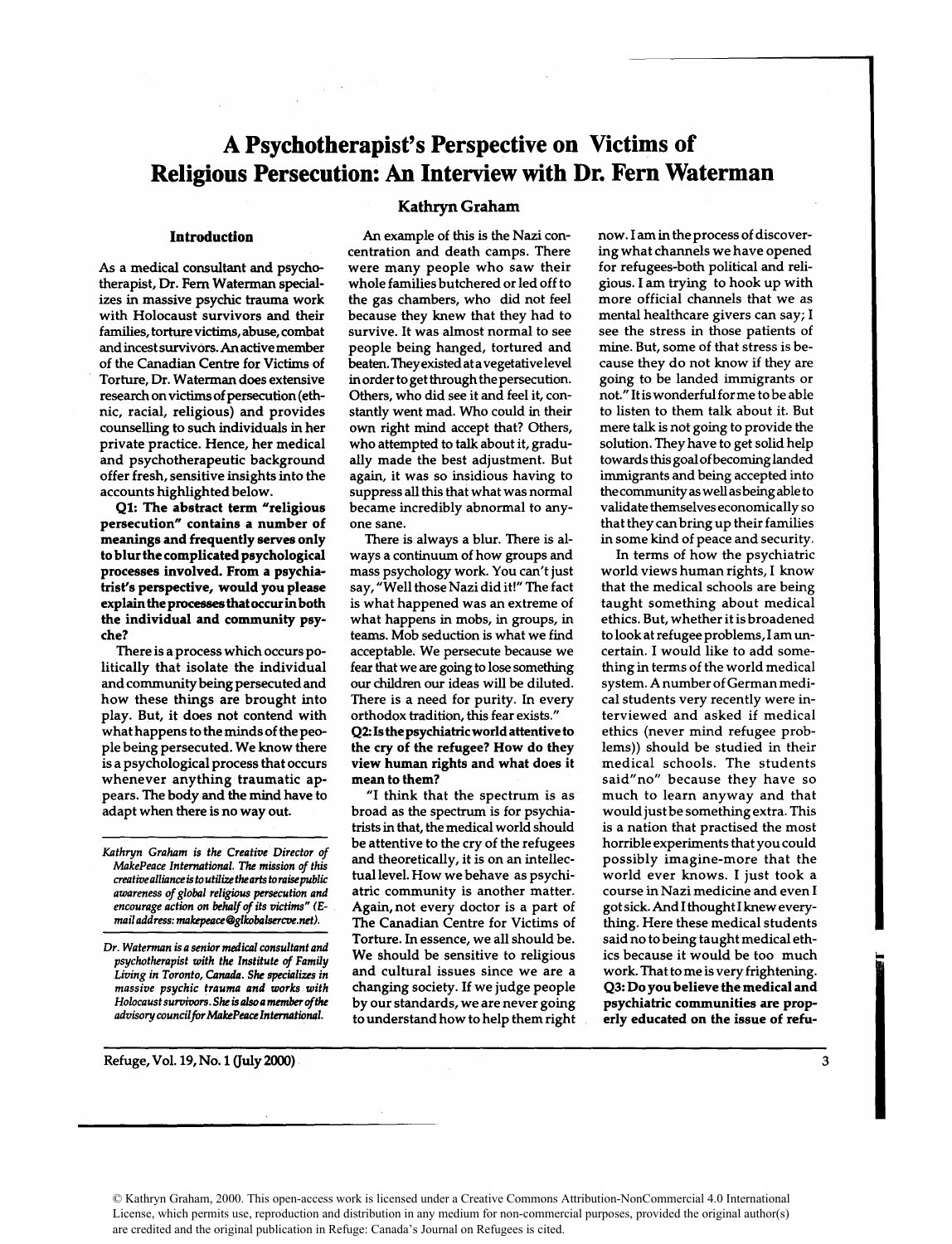## gees being persecuted for their faith? If not, how could this problem berectified?

No. I think that somehow time slots have to be created so that people in the field of mental healthcare, legal profession and grassroots organizations can be brought to talk about the problems so that when doctors or others in the field of mental healthcare run into trouble, there are channels available to access. I have had to find this out by myself. I certainly didn't discover it through anything I learned in medicine. Remember that this is the social interest aspect of medicine. Medical schools do not teach us about the physiology, structure and function of normal systems and then how they can go awry.

When I practiced a predominant ethnic area like the Jane-Finch corridor, this wasn't offered to me through the family practice unit, which would have been very good entrée for refugee organizations. We just knew that we were servicing a number of people from Portugal, Greece and increasingly from the Muslim countries. But, there was no avenue by which we could get more information. I was simply interested and gathered resources by travelling to their countries and by asking questions. Today, I would be very willing to be asked to come to a medical school and speak about the psychology of persecuted people. The government too has a role to play in rectifying the problem-curriculum and funding.

**43:** Concerning religious persecution, governmentbodies and economic institutions analyse the larger, societal contextbeing affected. A major part of their response is education and information. The psychiatrist however addresses the issue from the "inside out" by attempting to help the refugee rebuild/rediscover meaning and order in his/her life. Politicians and trade organizations do not see the graves of many victims who have died or the scars on the bodies of those who have been tortured for their faith. But, the psychiatrist bears witness to the atrocities, whichhave taken place through storytelling andmemory retrieval of the patient.

Q.4: Share one account of your professional involvement with a refugee case invol-ving religious prosecution. Describe your overall clinical observations?- Any personal reactions?

The work I do and the reason I do it is because it has so much meaning for me both as a caregiver and as a mental healthcare worker as well as in a very human, emotional and spiritual sense. My oldest professional involvement with people know the basic horror story of the Holocaust and what they went through.

What are my reactions each time I hear a story? As I am taken through each individual story, the anxiety and panic that they felt, I am drawn into it. The number of sessions where I am exposed to that original story, I always felt personally rubbed raw. I felt more vulnerable at the end of those sessions, particularly top the rest of the world because I know that could have happened to me. But I have always maintained that the day I stop feeling emotion is the day I should quit my profession.

Rebuilding a life trying to restore trust and help a person heal, is often a very long and difficult process. It is one that is not entirely successful because patients continue to have flashbacks and nightmares that we de-finitely try to alleviate by other techniques such as EMDR which helps patients process their terrible memories in a different way. I have accompanied some Holocaust survivors back to Poland to help them face what has tormented them all these decades. The impact is something I will never forget. It will always be with me. Just going back to visit the horror when the people and the actual persecution itself are not there, was terrible enough for me let alone the people that survived it.

I had one patient (a Holocaust survivor) who made a pact with a friend while in the concentration camp that rather than let certain things happen,

they would kill themselves. The friend with whom she made this pact one day stood up for her rights to one of the guards. And of course, she was tortured and killed for this act in full view of everyone. The girl, who saw what happened to her teenage friend, was also forced into a very sadistic lesbian relationship by one of the guards at the work camp. And she knew that this was one of the things that were in the pact. And yet, she didn't kill herself. Frankly, I am glad that she didn't because she is a wonderful human being who has brought up several children and delightful grandchildren and has contributed even to the volunteer world. The things she has done for our society doesn't make her death worth it.

Like many Holocaust survivors, this woman lived until after we got back from Poland, with the thought and judgement that somehow she survived because of sinfulness. So until a person forgives his/her own self, that shift to healing isn't made either. When I see forgiveness on those kind of levels: for self, for the perpetrators and for the people who seemed to stand aside and let what happened take place, there is a spiritual shift that is beyond anything I as a therapist can do. I may help promote that process, but the patient or the survivor has to make that final shift. And when they do, to me that is a miracle of the human spirit. That is what makes it all worthwhile.

45: How can the psychiatric community provide the national and international organizations a mandate to act (in conjunction with the goodwill not only of politicians, academics, artists, economists and multi-faith groups)?

I believe that what I have been collecting and the kind of material I have been doing with both in information and the sort of processes that are going on in patients, means that I have to step out of my office and do something in the community, national and international setting. The mental health field has to get together and liaison with politicians and other people in power and hopefully get enough

Refuge, Vol. 19, No. 1 (July 2000)

 $\overline{\mathbf{4}}$